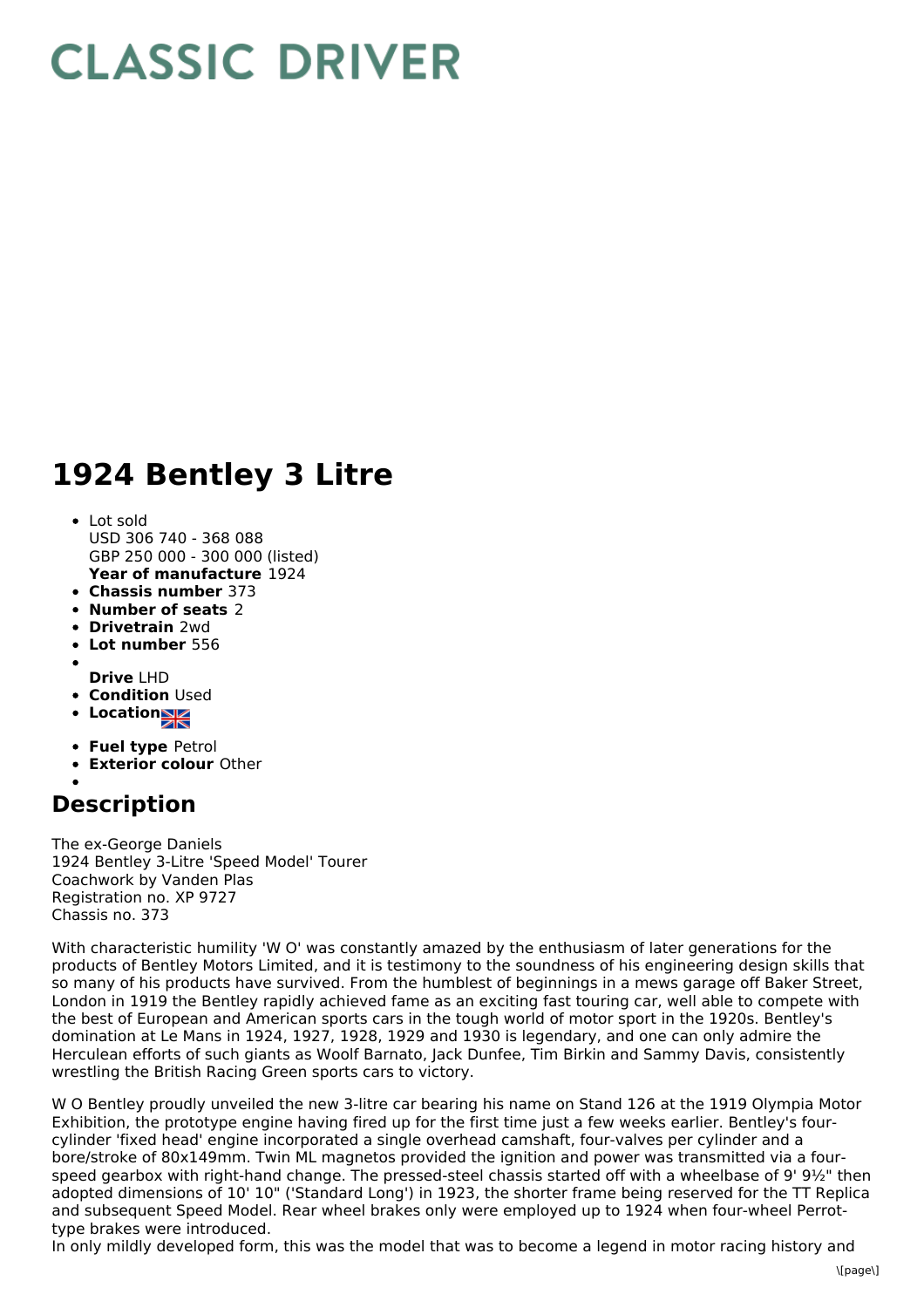which, with its leather-strapped bonnet, classical radiator design and British Racing Green livery, has become the archetypal Vintage sports car.

Early success in the 1922 Isle of Man Tourist Trophy, when Bentleys finished second, fourth, and fifth to take the Team Prize, led to the introduction of the TT Replica (later known as the Speed Model) on the existing 9' 9½" wheelbase, short standard chassis. Identified by the Red Label on its radiator, the Speed Model differed by having twin SU 'sloper' carburettors, a higher compression ratio, different camshaft and the close-ratio Atype gearbox, the latter being standard equipment prior to 1927 when the C-type 'box was adopted. These engine changes increased maximum power from the standard 70 to 80bhp and raised top speed to an impressive 90mph. Other enhancements included the larger (11-gallon) fuel tank and (usually) André Hartford shock absorbers. Bentley made approximately 1,600 3-Litre models, the majority of which was bodied by Vanden Plas with either open tourer or saloon coachwork.

The accompanying illustrated report, compiled by leading marque authority, Dr Clare Hay, and incorporating copies of factory records, suggests that chassis number '373' was probably completed on the 10' 10" 'Standard Long' chassis, although now is to Speed Model specification with 9' 9½" wheelbase. Viewing of the report is highly recommended, and contains a number of fascinating images. The original engine was numbered '375', and that number is stamped to the crankcase and magneto turret of the unit currently installed. It would appear that '373' was originally bodied as a saloon with Weymann-type coachwork, possibly by the firm of Chalmer & Hoyer. The registration 'XP 9727' (a London number) was allocated on 10th January 1924 and the five-year guarantee issued on the 14th of that month.

The Bentley's first owner was Philip Rhodes of 1 Montagu Place, Montagu Square, London NW1, a wellconnected enthusiast who owned no fewer than seven Bentleys between 1924 and 1928. However, he did not keep '373' for long, as the guarantee was transferred to J Midgley Illingworth on Willesden, London NW10 in March 1924. In February 1926, the guarantee was transferred to one S P Pulham of East Finchley, London N2, who in October of that year advertised the car for sale as a '1924 Bentley 4-door Weymann saloon, passed 100% by Bentleys recently'. Factory records list the next owner, from early 1927, as one Francis William Bontor of Barnes, London SW13.

The next owner listed is one R L Broad, a one-year guarantee being issued on 24th June 1934. Prior to that date, in January 1934, '373' had been extensively rebuilt and updated by Bentley Motors. These works included fitting low-geared steering, a 'C'-type gearbox, a Spicer-pattern prop-shaft, and 4½-Litre-pattern Perrot shafts, while the engine was rebuilt with a late-type sump and a pair of SU HVG5 vertical carburettors. Dr Hay remarks that '373' may have belonged to Bentley Motors at this time, as the factory was engaged in buying and reconditioning chassis, re-bodying them before resale. '373' is known to have carried a two-door saloon body by Kingsway Motors, and it is possible that theirs was the one fitted in 1934. Service records relating to Mr Broad's period of ownership mention rebuilding the engine around a second-hand cylinder block in the latter half of 1938. No records exist for the war years.

The next recorded owner is a Mr Bohane, who acquired the Bentley in 1945 and sold it some 15 years later to the celebrated watchmaker and car collector, George Daniels. At this time (circa 1960) the Kingsway saloon body was still fitted, while the Bentley had in the meantime acquired a Wilson pre-selector gearbox. Daniels sold '373' to Jim Pearce, who commenced a rebuild, removing the saloon body and Wilson 'box, and fitting an early 'A'-type gearbox (number '240') and an original Vanden Plas body (number '1078') that had just been removed from chassis number '697'.

In September 1966, '373' was briefly registered to Nigel Robin Dyer, passing into the current family ownership in October of that year. The Bentley's history during the current ownership has been recorded by the vendor's father in a hand-written notebook. Recent works saw the fuel system, brakes, wheels, wiring, etc overhauled in 2016 by James E Pearce of Wisborough Green, West Sussex (Jim Pearce's company) while in 2017 the engine was rebuilt by renowned marque specialist, William Medcalf. Invoices for these works totalling £12,750 and £47,500 respectively are on file together with others. Additional documentation consists of an old-style continuation logbook (issued 1947), the 1966 purchase receipt, expired MoTs dating back to 1967, a V5C Registration Certificate, and the aforementioned Hay Report (perusal recommended). A wonderful opportunity to acquire a beautiful 'W O' Bentley, benefiting from long-term family ownership and recently refurbished by two of the best specialists in the business.

Please note a pair of SU Model G5 Sloper carburettors suitable for Bentley Speed Model 3-Litre, and previously fitted to '373' are offered in the sale, lot 85.

Bonhams 1793